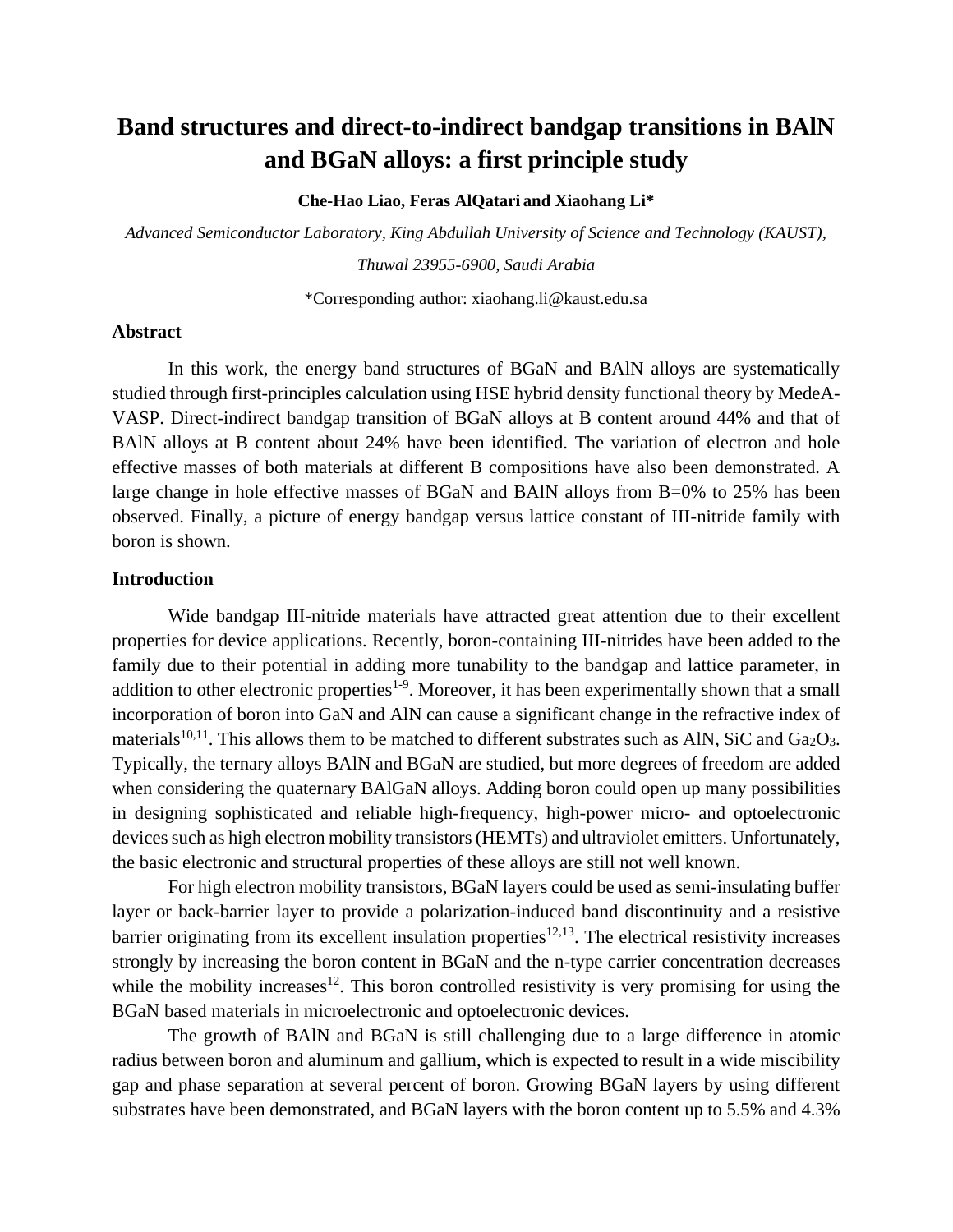have been reported in BGaN deposited on SiC substrates and AlN/sapphire templates, respectively<sup>14</sup>. The highest reported boron content of 7% in BGaN film was obtained using ion implantation into GaN film grown on sapphire<sup>15</sup>. There is still room for crystal growth improvement and innovation in this field by exploring boron nitride-based alloys.

In this work, the band structures of  $B_xGa_{1-x}N$  and  $B_xAl_{1-x}N$  are systematically studied through first-principles calculation based on density functional theory (DFT) using hybrid functional of Heyd, Scuseria, and Ernzerhof (HSE) in the MedeA-VASP code. The band structures of the studied alloys with varying B compositions were calculated and poltted. The direct and indirect bandgap energies are extracted and plotted as a function of B composition, and a directindirect bandgap crossover is observed. Furthermore, the variation of direct and indirect bandgap energies are further broken down for the comparison at different high symmetry points. The directindirect bandgap transition of  $B_xGa_{1-x}N$  alloys at B concentration around 44%, and at 24% for  $B_xAl_{1-x}N$ . Additionally, we extracted the electron and hole effective masses of both kinds of materials from their bandgap structures. The variations of effective masses at different B compositions have been demonstrated, and a drop in hole effective masses of BGaN and BAlN alloys from B=0% to 25% has been observed. Finally, a figure of Energy bandgap versus Lattice constant of Boron with III-Nitride family has been drawn through our first-principles calculation.

### **Computational Method**

In this work, the band structures of  $B_xA_{1-x}N$  and  $B_xGa_{1-x}N$  alloys are systematically studied through first-principles calculation based on DFT. Since GaN is a direct-bandgap semiconductor and BN is indirect-bandgap, a crossover from direct to indirect bandgap will occur. The DFT calculations use hybrid functional of Heyd, Scuseria, and Ernzerhof (HSE) as implemented in the MedeA-VASP code. To cover different compositions of B, the supercell approach is applied. For the structure optimization process, all the structures have been fully relaxed using general gradient approximation (GGA-PBEsol) exchange-correlation with Hellman-Feynman force less than 0.02eV/ $\AA$ <sup>16</sup>. The Brilluin Zone has the grid being gamma-centered with k-point meshes of 6×6×6 for both the 16-atoms supercells and for the primitive unit cells. The energy cutoff was set to 520 eV for the plane-wave basis set in all calculations.

#### **Results**

The calculated band structures for the  $B_xGa_{1-x}N$  system are shown below (Figure 1). Using linear interpolation between the calculated data points, we find that the direct-to-indirect bandgap crossover occurs around boron composition of 44% (Figure 2(a)). Figure 2(b) shows the bandgaps along different symmetry lines. These lines are between the Γ point for the valence band and the Γ, A and the K points for the conduction band. We can see that above 75% boron composition the slope of change of bandgaps along different symmetry lines increases.

To calculate the effective masses of electrons and holes near conduction bands minima and valence bands maxima, respectively, the band structures were calculated around those points with higher sampling. After that, the equation below was used to calculate those effective masses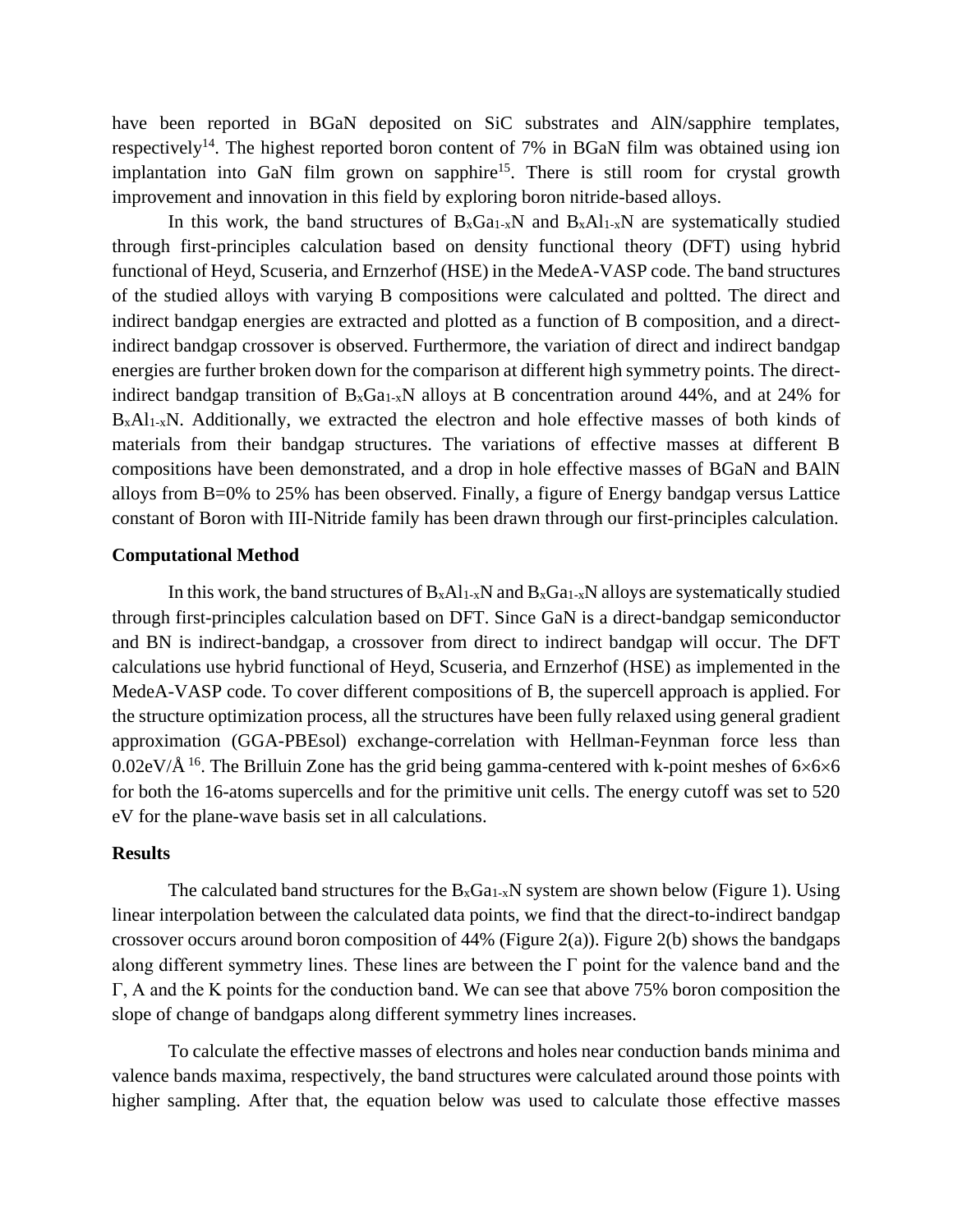(Figure 3).

$$
E = \frac{1}{2}mv^2 = \frac{1}{2}\frac{p^2}{m} = \frac{(\hbar k)^2}{2m} \to m^* = \frac{\hbar^2}{\frac{d^2E}{dk^2}}
$$

The calculated effective light hole (lh) and heavy hole (hh) masses drop significantly between 0 and 25% boron composition (Figure 4). At higher compositions the effective masses increase at a much slower slope.

The same process is repeated for BAlN and the results are similarly show in Figures 3-6. The crossover point for BAlN was found to be near boron composition of 24%. The hh effective mass is found to also drop significantly at low compositions similar to what is found in BGaN. Similar to BGaN, the bandgaps at high boron compositions of BAlN are found to increase in slope.



Figure 1 Electronic band structures of BGaN with different boron compositions.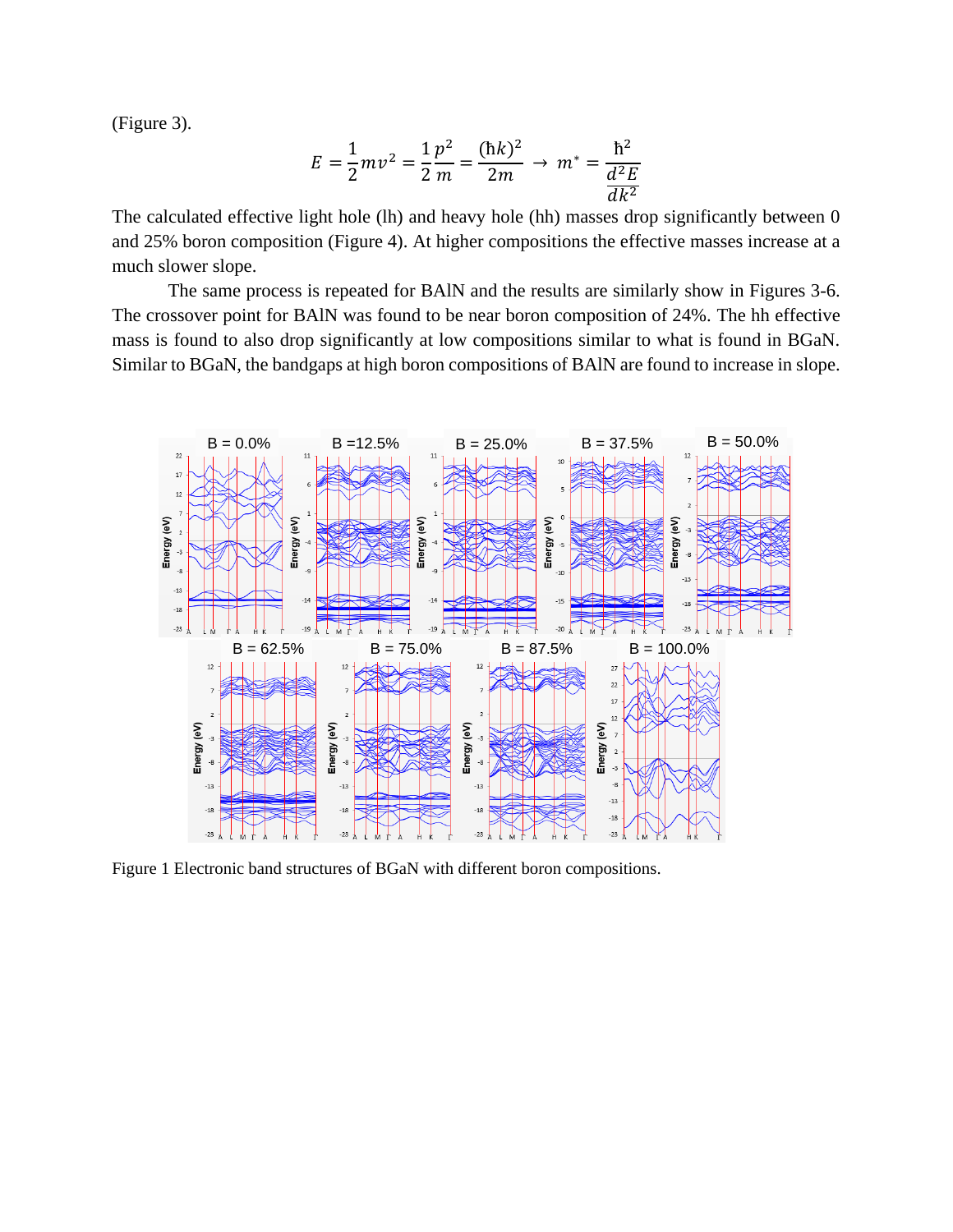

Figure 2 (a) The direct and indirect bandgaps of BGaN as functions of boron composition. (b) The bandgaps of BGaN for different transitions between chosen symmetry points.

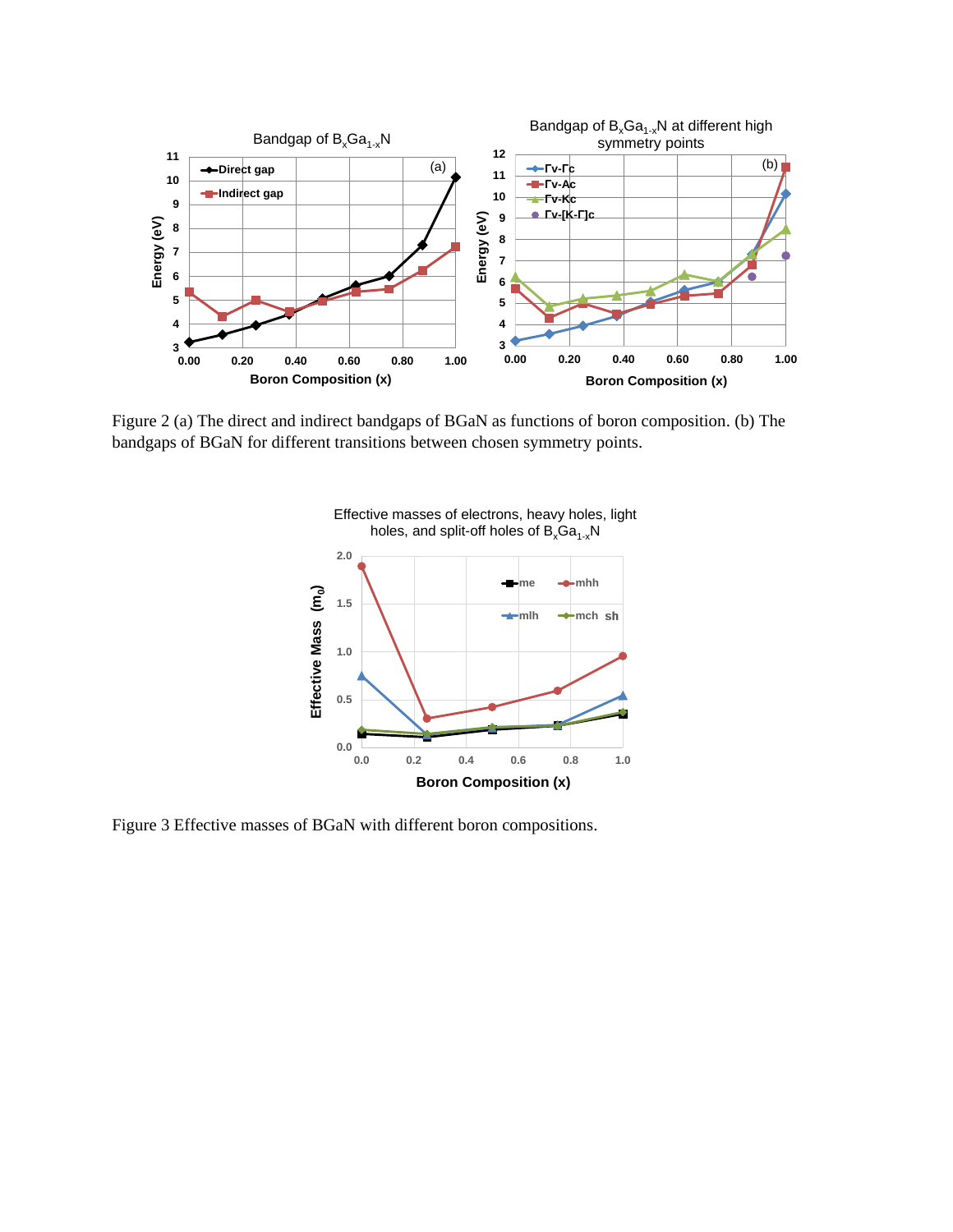

Figure 4 Electronic band structures of BAlN with different boron compositions.



Figure 5 (a) The direct and indirect bandgaps of BAlN as functions of boron composition. (b) The bandgaps of BAlN for different transitions between chosen symmetry points.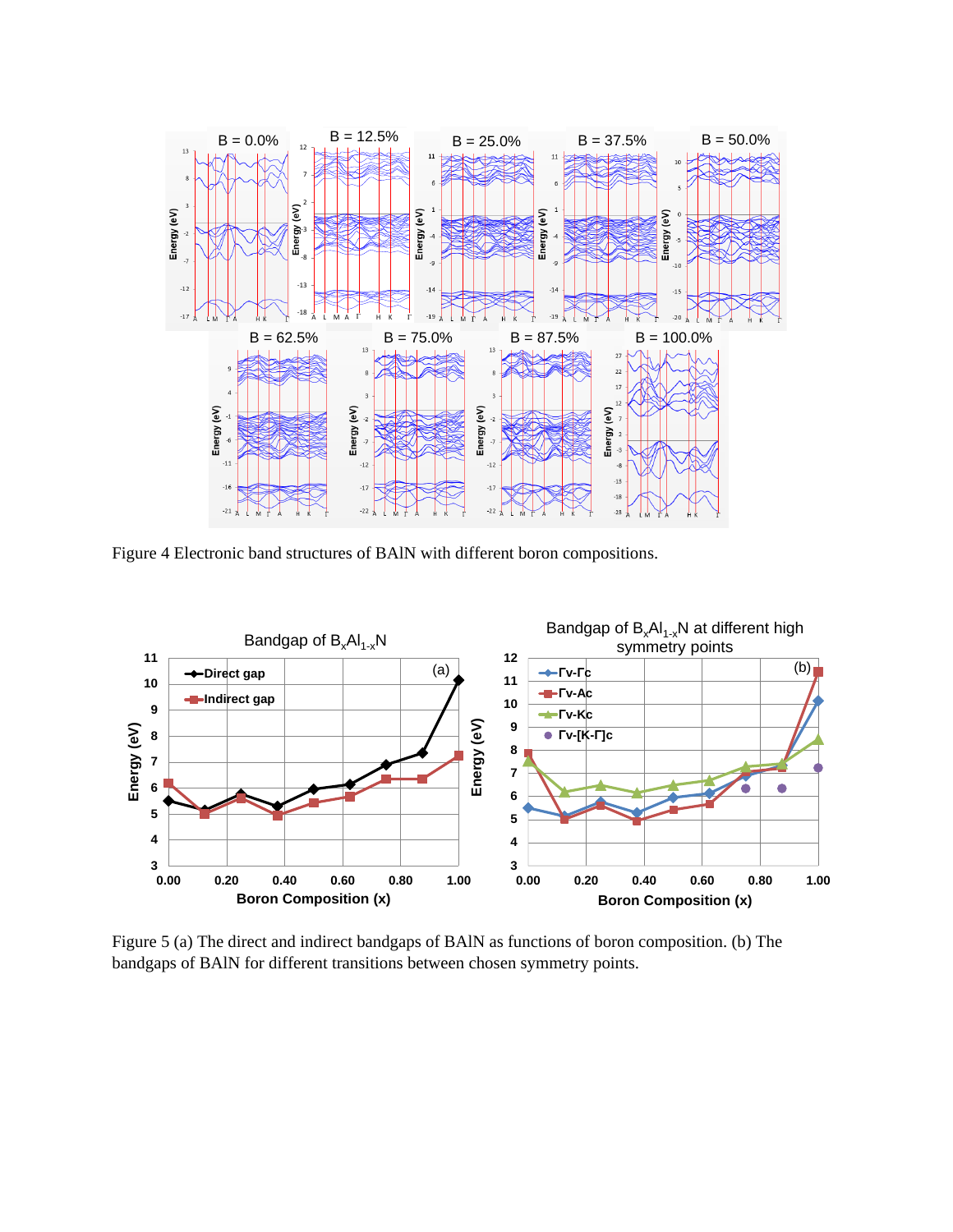

Figure 6 Effective masses of BAlN with different boron compositions.

## **Conclusion**

In this work we report the electronic band structures of BAlN and BGaN alloys using DFT. We also report some band structure dependent properties such as the bandgap and the direct-to-indirect bandgap transition and electron and hole effective masses. We find that the direct to indirect transition for BGaN and BAlN are near boron compositions of 44% and 24%, respectively. A huge drop in hh effective mass is observed for both BGaN and BAlN at boron compositions below 25%. A similar –but smaller– drop for lh is found in BGaN only. A figure showing the bangaps of nitrides in the wurtzite phase and their lattice parameters is made summarizing the results. This work should guide material growth experiment as interest in boron-containing nitrides increases.